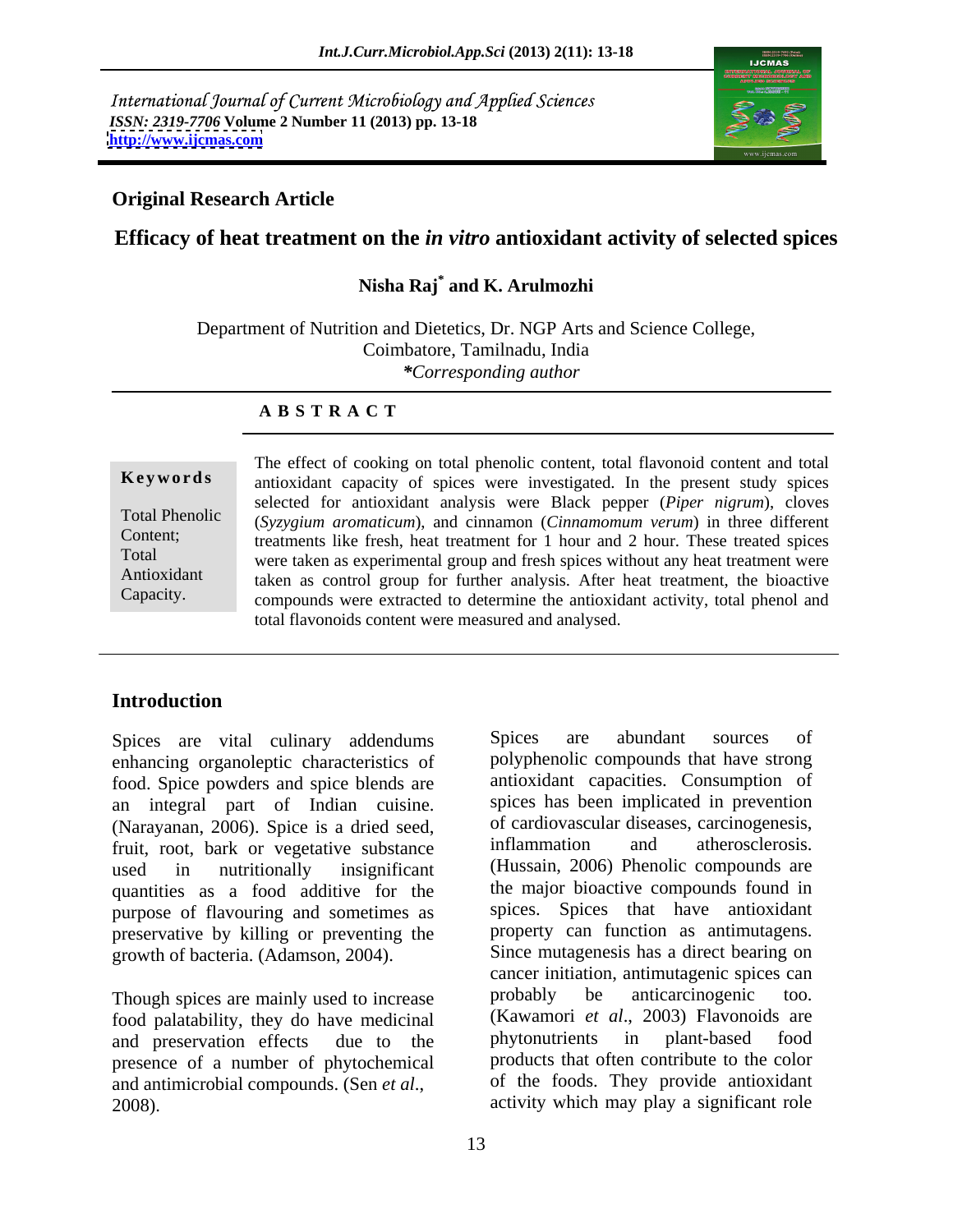in cardiovascular health and may help to components by evaporation. These treated prevent against diseases such as cancer spices were taken as experimental group caused by free-radical damage. They may also provide benefit in the prevention of treatment are taken as control group for other chronic conditions such as further analysis. osteoporosis and diabetes. (Sherakat, 2009). **Extraction of bioactive compounds from** 

Spices are usually consumed after thermal cooking. Therefore antioxidant activity of

investigate the *in vitro* antioxidant capacities for five spices. (2) To analyse assays. (3) To ascertain the total flavonoid content and total phenolic content from the spice extracts in correlation with the **Analysis procedure** antioxidant activities

## **Materials and Methods**

Fresh and clean spices were procured from Tamilnadu Agriculture University, Coimbatore for the study. The spices selected were Black pepper (*Piper nigrum*), Cloves (*Syzygium aromaticum*) and Cinnamon (*Cinnamomum verum).*

Each spices Black Pepper, cloves and cinnamon was pounded with mortar and<br>2mL of 20% sodium carbonate were pestle to have a thoroughly mined and fine powder spices. Each selected spice (1 g) was put in a light  $-$  capped test tube which was placed in a boiling water bath and heated at  $100^{\circ}$ c for 1 hour and 2 hour to prevent oxidation and loss of active

and fresh spices without any heat further analysis.

# **spices**

spices may be affected by thermal to cool, and then the bioactive compounds cooking. Only scarce information was were extracted with 20 ml of methanol by available on the effect of heat treatment on shaking for 20 min and centrifuging at the *in vitro* antioxidative activities of 2,000 rpm for 20 min. The supernatant spices (Ademoyegun, 2010). was used to determine the antioxidant The objectives of this study were (1)To content were measured using this extract antioxidant activity by using different results were expressed as the mean value $\pm$ After heat treatment, the tube was allowed activity, total phenol and total flavanoid solution. Three measurements were performed for each spice sample, and the SD.

### **Analysis procedure**

### **Determination of total phenolic content of spices**

**Selection of spices** and to the solution of spice spice service is the service of spice services of the service of  $\frac{1}{2}$  and  $\frac{1}{2}$  are serviced of  $\frac{1}{2}$  and  $\frac{1}{2}$  are serviced of  $\frac{1}{2}$  and  $\frac{1}{2}$  ar **Heat Treatment** because the standard solution were taken in 6 different  $^{0}$  concentration ranging from 2.5-25  $\mu$ g/mL. c for 1 hour and 2 hour to<br>tion and loss of equivalent of the resulting solutions Total soluble phenolic content of spice extract were determined by spectrophotometric method (SINGLETON *et al*., 1999). Gallic acid is used as the standard which represents the phenolic compound in the sample extract. 10mg of Gallic acid monohydrate was dissolved in 100mL of methanol to give a concentration of  $100\mu\text{g/mL}$ . Aliquots of 0.25, 0.5, 1.0, 1.5, 2.0 and 2.5mL from the 10mL volumetric flask. To each flask 2.5mL of 1N Folin- Ciocalteu reagent and 2mL of 20% sodium carbonate were added. The mixture was allowed to stand for 15 minutes and the volume was made up to mark with water to get a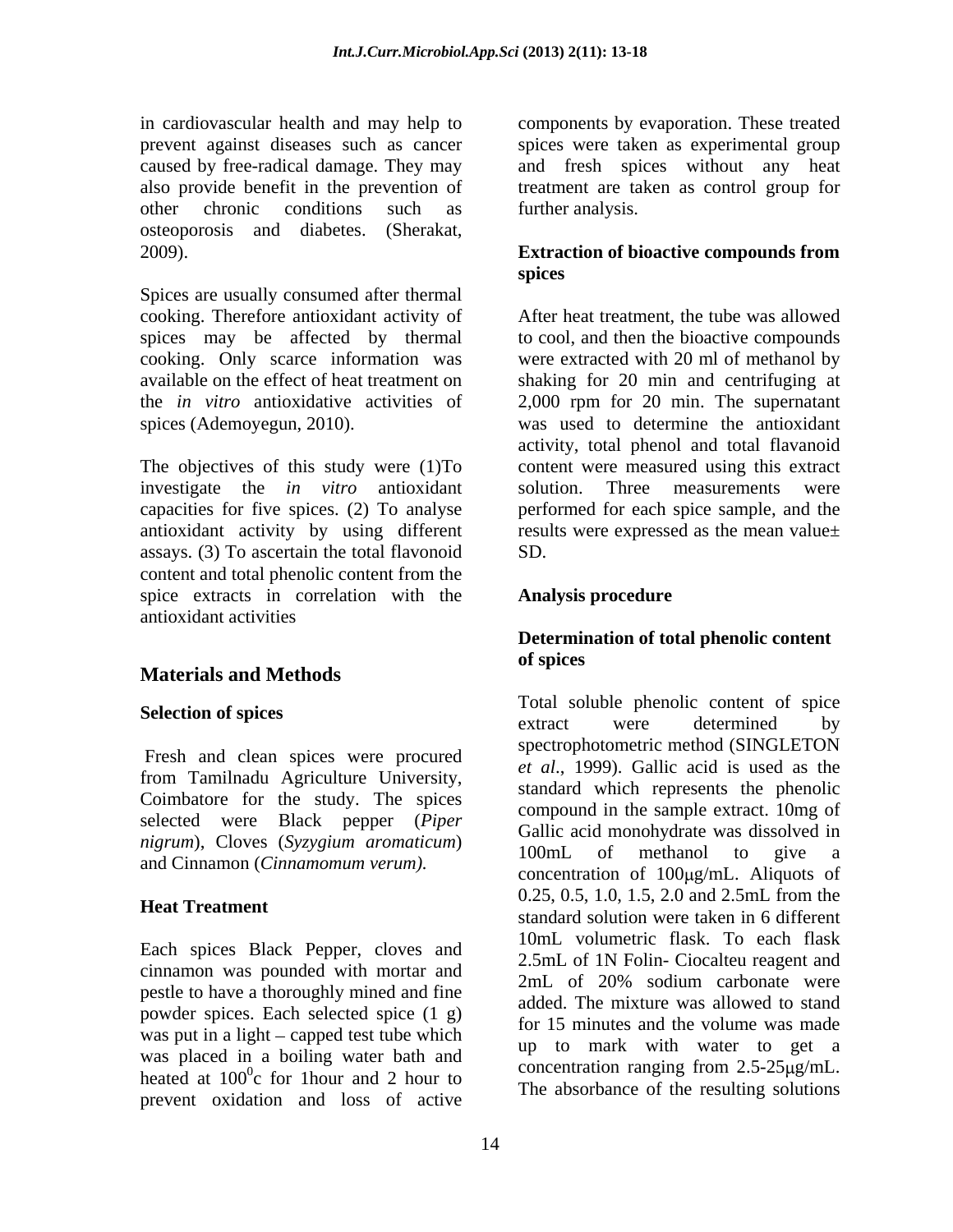Total flavanoid content of spice extract was determined by described by concentrations of FeSO4 7H2O (1000, spectrophotometric method (QUETTIER 750, 500, 250, 125 µmol/L) were used and *et al*., 2000). Rutin is used as the standard the absorbencies were measured as sample for estimation of total flavonoids in the solution. The values were expressed as the prepared extract. 10mg of rutin was concentration of antioxidants having a dissolved in 10mL of methanol to get ferric reducing ability equivalent to that of  $1000 \mu$ g/mL solution. Aliquots of 0.1, 0.2, 0.4, 0.6, 0.8 and 1.0mL from the above stock solution were taken in 6 different 10mL volumetric flask. To each flask 1.5mL of methanol, 0.1mL of 10% All data were recorded as means ± SD and aluminum chloride, 0.1mL of 1M potassium acetate and 2.8 mL of distilled water was added. The reaction mixture carried out to test any significant was kept aside at room temperature for 30 differences between raw and cooked min and the volume was made up with spices. water. The absorbance of the resulting solutions was measured at 415nm against reagent blank. The calibration curve was **Results and Discussion** prepared by plotting absorbance Vs concentration and it was found to be linear over this concentration range of 10- of spices  $100\mu\text{g/mL}$ .

The antioxidant activity of the spice uncooked and retained 75% and 172.41% extracts were evaluated by standard method (TEKAO *et al*., 1994). The principle of this method is based on the reduction of a ferric-tripyridyl triazine complex to its ferrous colored form in the  $\qquad$  contained 0.07 - 95.0 mg gallicacid presence of antioxidants. Briefly, the equivalents / g of dry power and the FRAP reagent contained 5 mL of a (10 mmol/L) TPTZ (2, 4 ,6- tripyridyl- s-

was measured at 765nm against reagent triazine) solution in 40 mmol/L HCL plus blank. A standard calibration curve of was 5 mL of FeCl3 (20 mmol/L) and 50 mL of prepared by plotting absorbance Vs acetate buffer, (0.3 mol/L, pH=3.6) and concentration and it was found to be linear was prepared freshly and warmed at 37ºC . over this concentration range. Aliquots of 100 µL sample were mixed **Determination of the total flavonoid** absorbance of reaction mixture at 593 nm **content of spices** was measured spectrophotometrically with 3 mL FRAP reagent and the absorbance of reaction mixture at 593 nm after incubation at 37ºC for 10 min. For construction of calibration curve five 1 mmol/L FeSO4.

### **Statistical analysis**

analyzed by SAS  $(2003)$ . One – way analysis of variance (ANOVA) were spices.

### **Results and Discussion**

### **Determination of total phenolic content of spices**

**Determination of total antioxidant** spices are very limited. Khatun *et al.*, **capacity of spices** (2006) reported that cloves and cinnamon Data on total phenolic in heat treatment contain 8.3 mg GAE/g and 5.8 mg GAE/g uncooked and retained 75% and 172.41% for 1 hour respectively. The difference may have been due to the differences in the extraction method, solvent used and cooking method. The fresh spices contained 0.07 - 95.0 mg gallicacid ranking were clove > cinnamon > pepper.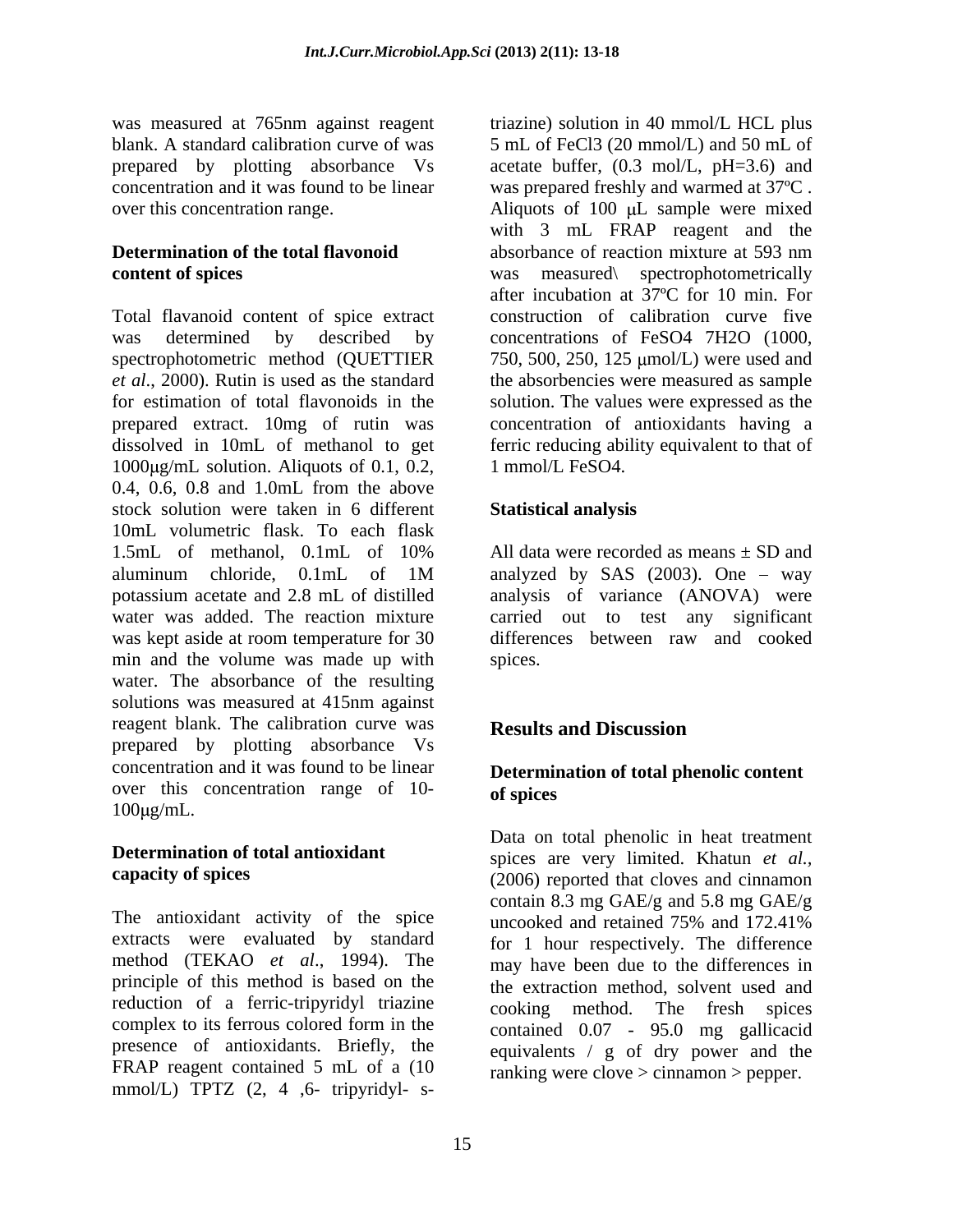|                     | Total Phenol mg gallicacid equivalents / g<br>of dry power |                    |                    |
|---------------------|------------------------------------------------------------|--------------------|--------------------|
| <b>SPICES</b>       |                                                            |                    |                    |
|                     | Fresh                                                      | 1 Hour             | 2 Hour             |
| Cinnamon(G1)        | $4.9 \pm 0.7a*$                                            | $4.8 \pm 1.23a*$   | $4.3 \pm 1.5a*$    |
| $\vert$ Clove (G2)  | $9.5 \pm 1.2b^*$                                           | $10.5 \pm 1.37$ b* | $11.0 \pm 0.9b^*$  |
| Pepper (G3)         | $0.07 \pm 0.03c^*$                                         | $0.10 \pm 0.06c^*$ | $0.11 \pm 0.02c^*$ |
| $\vert$ CD (p<0.05) | 0.74                                                       | 0.82               | 0.95               |

### **Table.1** Total phenolic content of spices

Values are mean  $\pm$  SD of five samples in each group

**Groups compared:**  $a - G1$  vs  $G2$ ;  $b - G2$  vs  $G3$ ;  $c - G3$  vs  $G1$ **Significance** : \*- Significant at 5% level  $(p<0.05)$ ; ns – Not significant

**Table.2** Total flavonoid content of spices

| <b>Species</b> | Total flavonoids (mg catechin eqv/g of w) |                 |                    |
|----------------|-------------------------------------------|-----------------|--------------------|
|                | Fresh                                     | 1 Hour          | 2 Hour             |
| Cinnamon(G1)   | $36 \pm 1.2a*$                            | $42 \pm 1.3a^*$ | $51 \pm 1.7a^{ns}$ |
| Clove $(G2)$   | $32 \pm 2.4b*$                            | $32 \pm 1.7$    | $3.1b^{ns}$        |
| Pepper (G3)    | $30 \pm 1.9c^*$                           | $31 \pm 2.2c^*$ | $50 \pm 2.0c^{ns}$ |
| CD (p<0.05)    | 1.86                                      | 2.05            | 2.73               |

Values are mean  $\pm$  SD of five samples in each group

**Groups compared:**  $a - G1$  vs  $G2$ ;  $b - G2$  vs  $G3$ ;  $c - G3$  vs  $G1$ 

**Significance** : \*- Significant at 5% level  $(p<0.05)$ ; ns – Not significant



### **Figure.1** Total antioxidant content of spices

**Groups compared:**  $a - G1$  vs  $G2$ ;  $b - G2$  vs  $G3$ ;  $c - G3$  vs  $G1$ **Significance :** \*- Significant at 5% level ( $p<0.05$ ); ns – Not significant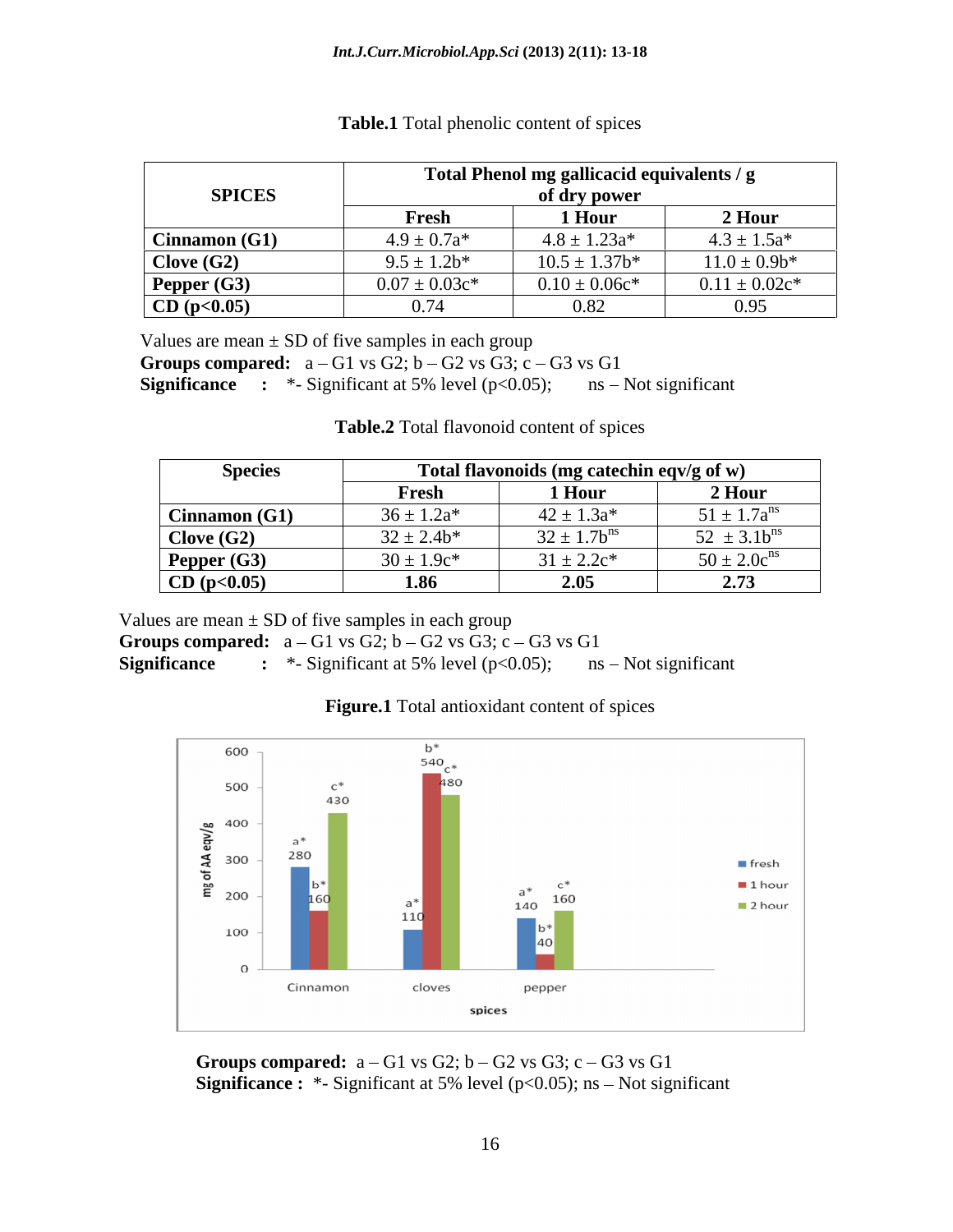hour, the total phenolic content of for 2 hours cooking. Conversely, of pepper and for heated spice range from 720-160 and clove, total phenolic content was

spices are very limited. Khatun *et al*, extracts (Katalinic et al., (2006) reported that cloves and cinnamon contain 8.3 mg GAE/g and 5.8 mg GAE/g common spice plants, e.g. cumin, content of selected spices is presented in Table 1.

The total flavonoids range from 0.81- 36mg catechin equivalent/g of weight with the ranking cinnamon  $>$  clove  $>$  pepper. cooking The effect of heated spices were significant  $(p<0.05)$  for pepper, clove and<br>Conclusion cinnamon. Cinnamon, clove, pepper shows an increase in total flavonoid at 1 hour and also when further heated for 2 hour. It was reported that heat treatment increased the level of free flavonoid Stewart *et al.* The total flavonoids range from (2000). For cloves and pepper the effect of heat on the total flavonoid content has no significant ( $p<0.05$ ), which show that the flavonoid content is relatively stable under thermal heat. The total flavonoid content of some spices is presented in **Table 2.**

The antioxidant activity of spices are in

In table VI, after cooking procedures for 1 the order Cinnamon > Pepper > Cloves. cinnamon was significantly  $(p<0.05)$  ranged from  $540 - 110$  equivalent to reduced and the reduction was the same ascorbic acid mg/g extract for fresh spices significantly (p<0.05) increased to various extract. The total antioxidant capacity of extents for 1 hour. Heat treatment and spices is presented in Figure 1. The increment was the same for 2 hours for relatively stable organic radical, DPPH, pepper and clove. has been widely used in the determination Data on total phenolic in heat treatment compounds, as well as of different plant uncooked and retained 75% and 172.41% for 1 hour respectively. The difference Some researchers have previously reported may have been due to the differences in that spices of this family exhibited a the extraction method, solvent used and moderate antioxidant effect of 169 cooking method. The total phenolic equivalents to ascorbic acid mg/g (Shan, The total antioxidant activity of spices and for heated spice range from 720-160 equivalent to ascorbic acid mg/g of spice of antioxidant activity of single extracts (Katalinic et al., 2006).Umbelliferae include many  $common$  spice plants, e.g. coriander and various kinds of peppers. Cai, Sun, & Corke, 2005).

**Determination of the total flavonoid** significantly (p<0.05) increased after 1 **content of spices** hour of cooking when compared to fresh, Total antioxidant activity of cloves but total antioxidant activity of pepper and cinnamon decreased during 1 hour and significantly increased during 2 hour of cooking and the contract of the contract of the contract of the contract of the contract of the contract of the contract of the contract of the contract of the contract of the contract of the contract of the contract of th

### **Conclusion**

**Determination** of **total antioxidant** ascorbic acid mg/g extract for fresh spices **capacity of spices** and for heated spice range from 720-160 The fresh spices contained 0.07 - 95.0 mg gallicacid equivalents / g of dry power and the ranking were clove  $>$  cinnamon  $>$ pepper. The total flavonoids range from 0.81- 36mg catechin equivalent/g of weight with the ranking cinnamon  $>$  clove > pepper. The antioxidant activity of spices are in the order cinnamon > pepper > cloves. The total antioxidant activity ranged from  $540 - 110$  equivalent to equivalent to ascorbic acid mg/g of spice extract.